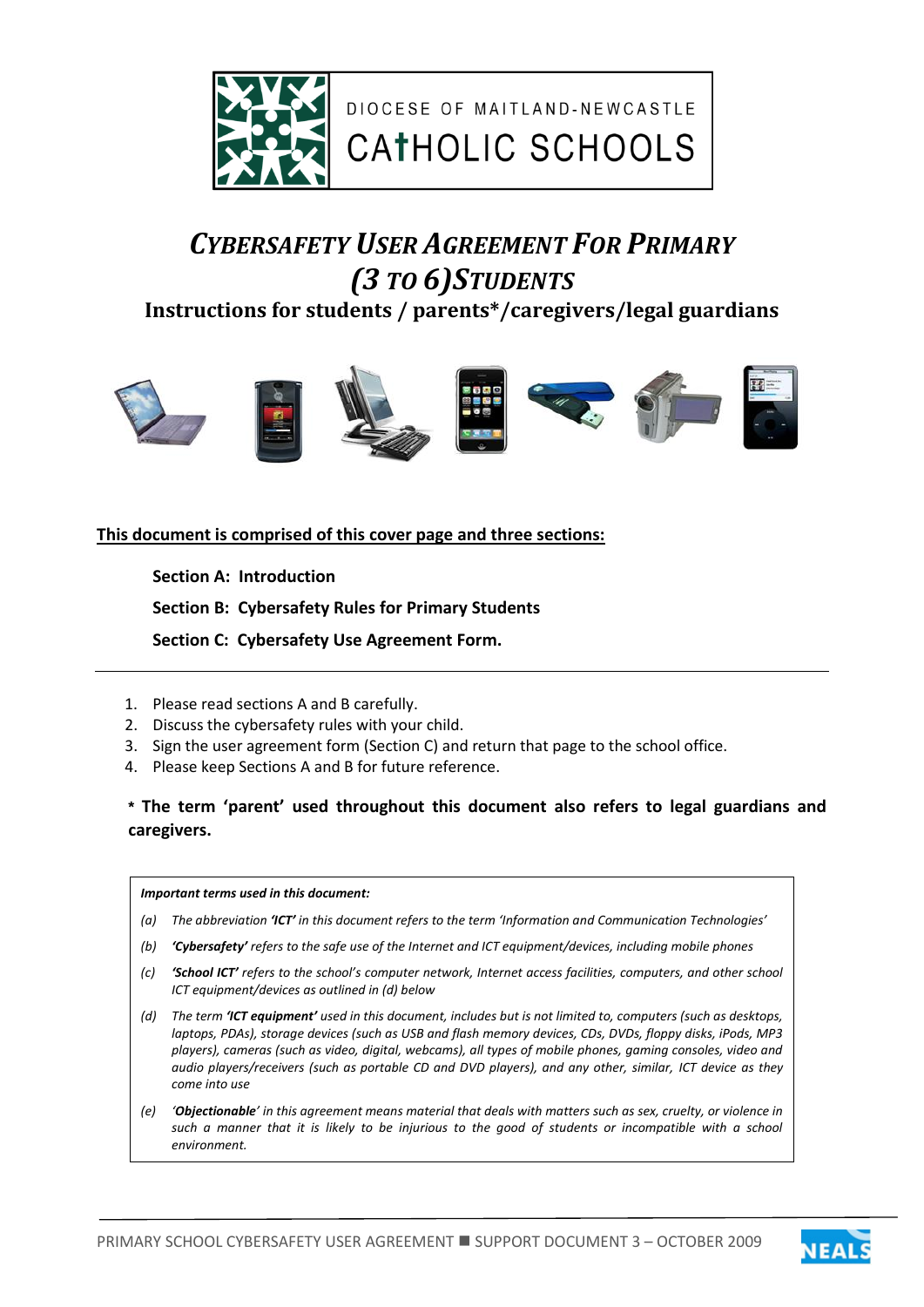### **Section A: Introduction**

The school's computer network, Internet access facilities, computers and other school ICT equipment bring great benefits to the teaching and learning programmes and to the effective operation of the school. The use of the school's ICT equipment are for educational purposes appropriate to the school environment. This applies whether the ICT equipment is owned or leased either partially or wholly by the school, and used on *or* off the school site. Parents need to note that while our school has rigorous cybersafety practices in place, it is not possible to completely eliminate the risk of exposure to inappropriate online content.

The school may monitor traffic and material sent and received using the school's ICT network. The school may use filtering and/or monitoring software to restrict access to certain sites and data, including email. You should be aware that general internet browsing by your child from home or other locations other than school are not monitored or filtered by the school.

The school may audit its computer network, Internet access facilities, computers and other school ICT equipment/devices or commission an independent forensic audit.

All students will be issued with a user agreement and once signed consent has been returned to school, students will be able to use the school ICT equipment.

## **Section B: Cybersafety Rules for Primary Students**

- 1. I cannot use school ICT equipment until my parent(s) and I have signed my Cybersafety User Agreement form and the completed form has been returned to school.
- 2. I can only use the computers and other school ICT equipment for my schoolwork.
- 3. If I am unsure whether I am allowed to do something involving ICT, I will ask the teacher first.
- 4. I will log on only with the user name that has been provided by the school. I will not allow anyone else to use my user name and I will not tell anyone else my password.
- 5. I can only go online or access the Internet at school when a teacher gives permission and an adult is present.
- 6. I understand that I must not, at any time, use the Internet, email, mobile phones or any ICT equipment to be mean, rude, offensive, or to bully, harass, or in any way harm anyone else connected to our school, or the school itself, even if it is meant as a 'joke'.
- 7. While at school, I will not:
	- Attempt to search for things online I know are not acceptable at our school. This could include anything that is rude or violent or uses unacceptable language such as swearing
	- Make any attempt to get around, or bypass, security, monitoring and filtering that is in place at our school.
- 8. If I find anything mean or rude or things I know are not acceptable at our school on any ICT, I will:
	- Not show others
	- Exit the program or turn off the screen and
	- Get a teacher straight away.
- 9. I understand that I must not download or copy any files such as music, videos, games or programmes without the permission of a teacher. This is to ensure we are following copyright laws.

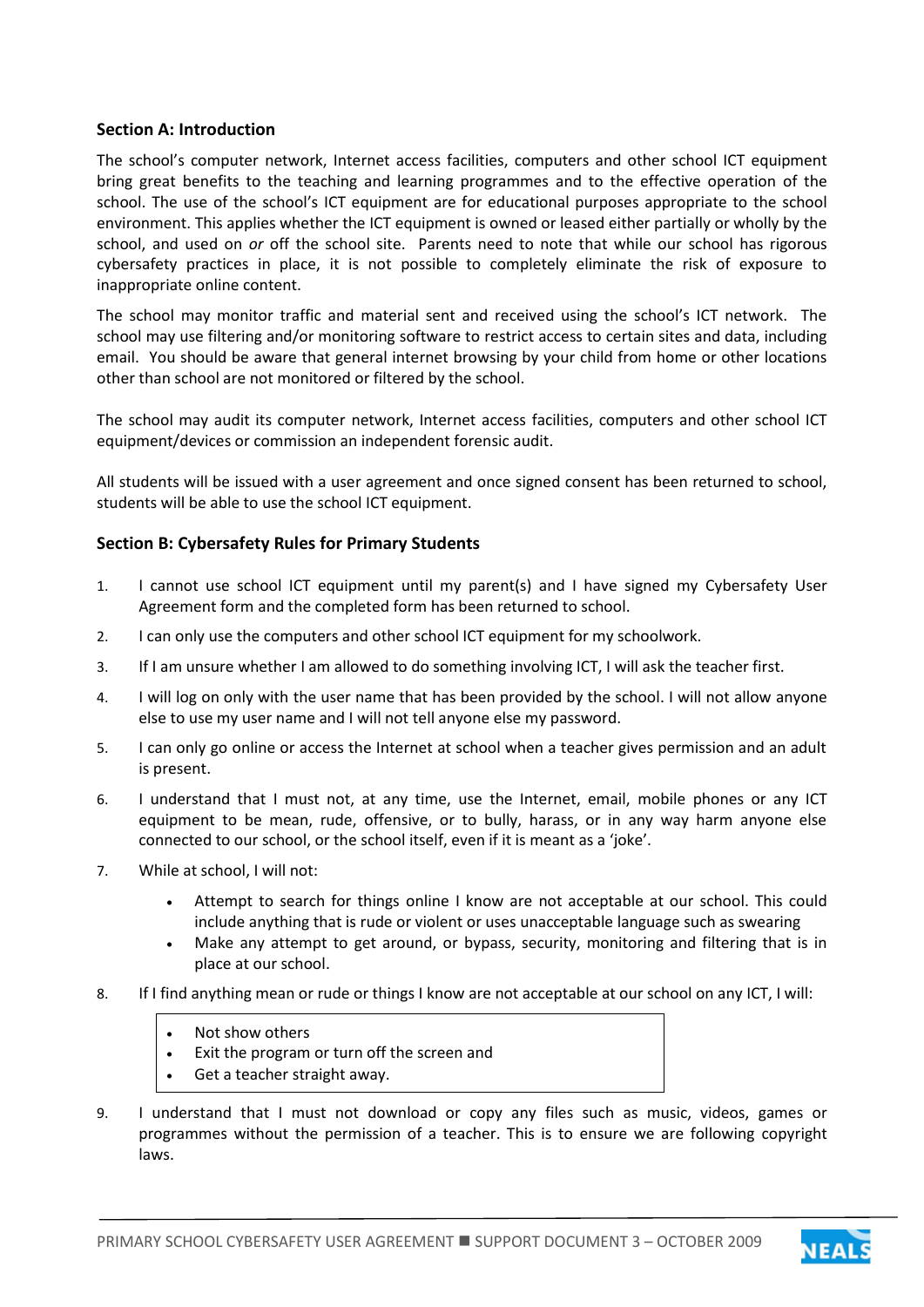- 10. I must have permission from school before I bring any ICT equipment/device from home. This includes things like mobile phones, iPods, games, cameras, and USB drives.
- 11. I will not connect any device (such as a USB drive, camera or phone) to school ICT network or run any software, without a teacher's permission. This includes all wireless technologies.
- 12. The school cybersafety rules apply to any ICT equipment brought to school like a mobile phone or ipod and I am responsible for the material on these devices. I also understand that the school can view the contents stored on these devices.
- 13. I will ask my teacher's permission before giving out any personal information online. I will also get permission from any other person involved.

#### **Personal Information includes:**

- **Name**
- **Address**
- **Email address**
- **Phone numbers**
- **Photos**.
- 14. I will respect all school lCT equipment and will treat all ICT equipment with care. This includes:
	- Not intentionally disrupting the smooth running of any school ICT systems
	- Not attempting to gain unauthorised access to any system
	- Following all school cybersafety rules, and not joining in if other students choose to be irresponsible with ICT
	- Reporting any breakages/damage to a staff member.
- 15. I understand that if I break these rules, the school may need to inform my parents. In serious cases the school may take disciplinary action against me. I also understand that my family may be charged for repair costs.